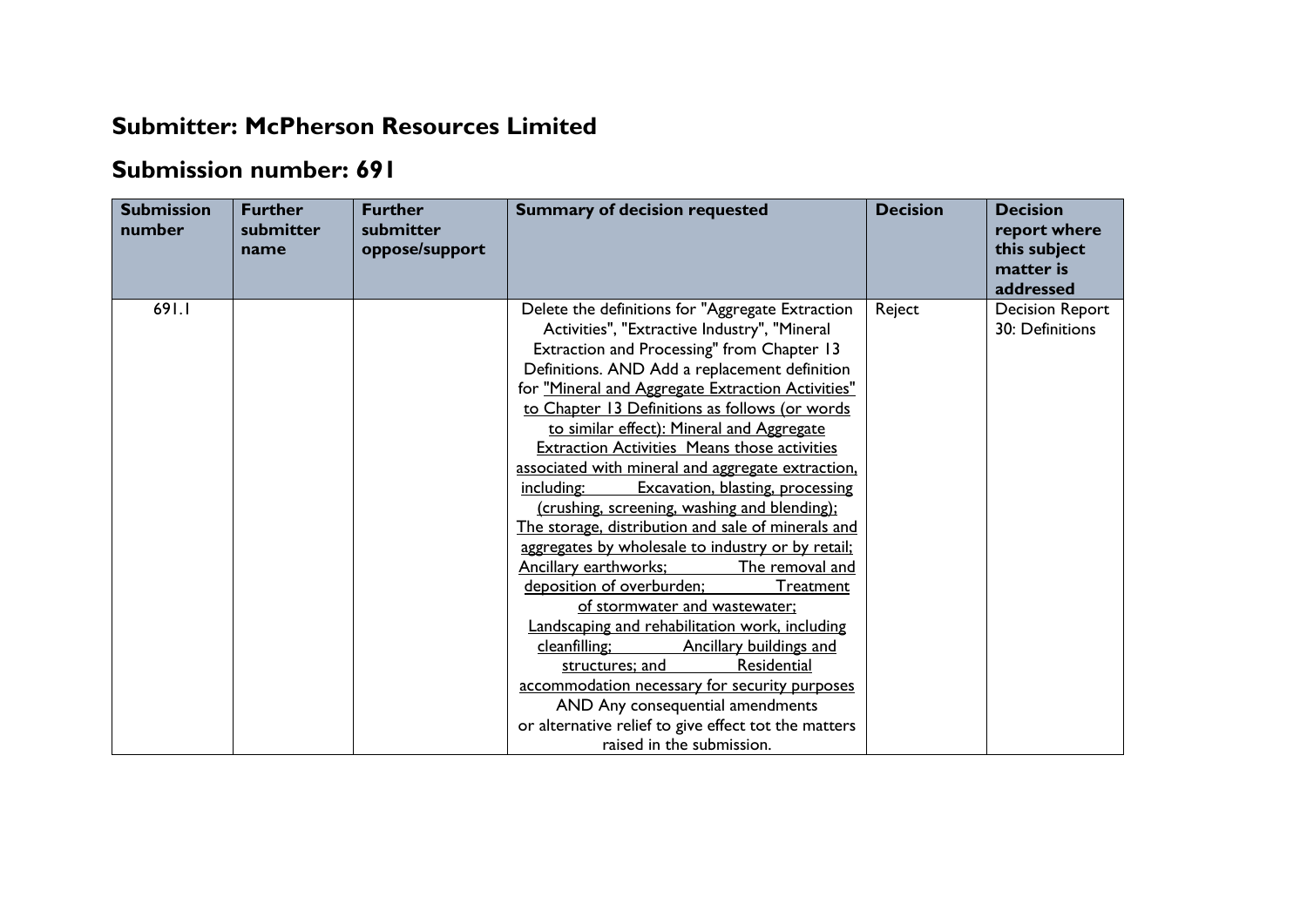| <b>Submission</b><br>number | <b>Further</b><br>submitter<br>name             | <b>Further</b><br>submitter<br>oppose/support | <b>Summary of decision requested</b>                                                                                                                                                                                                                                                                                                                                                                                                                                                                             | <b>Decision</b> | <b>Decision</b><br>report where<br>this subject<br>matter is<br>addressed |
|-----------------------------|-------------------------------------------------|-----------------------------------------------|------------------------------------------------------------------------------------------------------------------------------------------------------------------------------------------------------------------------------------------------------------------------------------------------------------------------------------------------------------------------------------------------------------------------------------------------------------------------------------------------------------------|-----------------|---------------------------------------------------------------------------|
| FS1146.7                    | Gleeson<br>Quarries<br><b>Huntly Limited</b>    | Support                                       |                                                                                                                                                                                                                                                                                                                                                                                                                                                                                                                  | Reject          |                                                                           |
| FS1319.22                   | New Zealand<br><b>Steel Holdings</b><br>Limited | Support                                       |                                                                                                                                                                                                                                                                                                                                                                                                                                                                                                                  | Reject          |                                                                           |
| FS1334.11                   | <b>Fulton Hogan</b><br>Limited                  | Support                                       |                                                                                                                                                                                                                                                                                                                                                                                                                                                                                                                  | Reject          |                                                                           |
| 691.2                       |                                                 |                                               | Retain Objective 5.4.1 Mineral and extractive<br>industries, except for the amendments sought<br>below AND Amend Objective 5.4.1 Mineral and<br>extractive industries as follows (or words to<br>similar effect): Mineral resource use and mineral<br>and aggregate extraction activities provides<br>economic, social and environmental benefits to<br>the district and are protected. AND Any<br>consequential amendments or alternative relief<br>to give effect tot the matters raised in the<br>submission. | Accept in Part  | <b>Decision Report</b><br>22: Rural Zone                                  |
| FS1319.23                   | New Zealand<br><b>Steel Holdings</b><br>Limited | Support                                       |                                                                                                                                                                                                                                                                                                                                                                                                                                                                                                                  | Accept in Part  |                                                                           |
| FS1334.55                   | Fulton Hogan<br>Limited                         | Support                                       |                                                                                                                                                                                                                                                                                                                                                                                                                                                                                                                  | Accept in Part  |                                                                           |
| 691.3                       |                                                 |                                               | Amend Policy 3.2.2 (b) Identify and Recognise, as<br>follows (or words to similar effect): (b)<br>Recognise and protect Significant Natural Areas<br>by ensuring the characteristics that contribute to<br>their significance are not adversely affected by<br>activities other than mineral and aggregate                                                                                                                                                                                                       | Accept in Part  | <b>Decision Report</b><br>9: Significant<br><b>Natural Areas</b>          |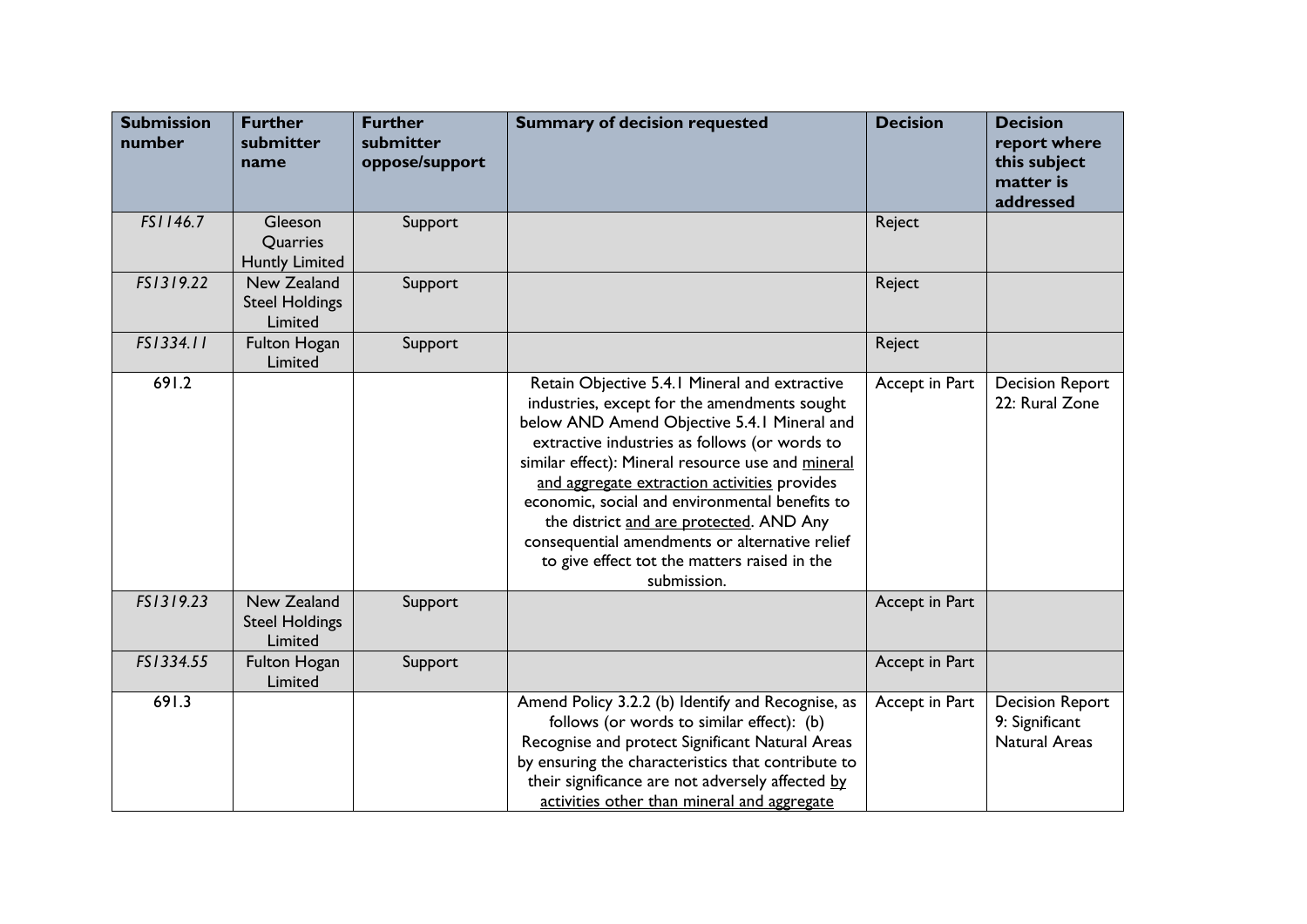| <b>Submission</b><br>number | <b>Further</b><br>submitter<br>name                                        | <b>Further</b><br>submitter<br>oppose/support | <b>Summary of decision requested</b>                                                                                                                                                                                                                                                                                                                                                                                                                                                                                                       | <b>Decision</b> | <b>Decision</b><br>report where<br>this subject<br>matter is<br>addressed |
|-----------------------------|----------------------------------------------------------------------------|-----------------------------------------------|--------------------------------------------------------------------------------------------------------------------------------------------------------------------------------------------------------------------------------------------------------------------------------------------------------------------------------------------------------------------------------------------------------------------------------------------------------------------------------------------------------------------------------------------|-----------------|---------------------------------------------------------------------------|
|                             |                                                                            |                                               | extraction. AND Any consequential amendments<br>or alternative relief to give effect tot the matters<br>raised in the submission.                                                                                                                                                                                                                                                                                                                                                                                                          |                 |                                                                           |
| FS1198.12                   | <b>Bathurst</b><br>Resources<br>Limited and<br><b>BT Mining</b><br>Limited | Support                                       |                                                                                                                                                                                                                                                                                                                                                                                                                                                                                                                                            | Accept in Part  |                                                                           |
| FS1334.21                   | Fulton Hogan<br>Limited                                                    | Support                                       |                                                                                                                                                                                                                                                                                                                                                                                                                                                                                                                                            | Accept in Part  |                                                                           |
| 691.4                       |                                                                            |                                               | Amend Policy 3.2.3 (a)(i) Management hierarchy,<br>as follows (or words to similar effect): (a)<br>Recognise and protect indigenous biodiversity<br>within Significant Natural Areas by: (i) avoiding<br>the significant adverse effects of vegetation<br>clearance and the disturbance of habitats unless<br>specific activities need to be enabled, such as for<br>mineral and aggregate extraction activities; AND<br>Any consequential amendments or alternative<br>relief to give effect tot the matters raised in the<br>submission. | Accept in Part  | <b>Decision Report</b><br>9: Significant<br><b>Natural Areas</b>          |
| FS1334.90                   | Fulton Hogan<br>Limited                                                    | Support                                       |                                                                                                                                                                                                                                                                                                                                                                                                                                                                                                                                            | Accept in Part  |                                                                           |
| 691.5                       |                                                                            |                                               | Amend Policy 3.2.4 (b) Biodiversity offsetting, in<br>the event that the Significant Natural Area<br>overlay is not removed from the McPherson's<br>property (as addressed elsewhere in the<br>submission), as follows (or words to similar<br>effect): (b) Within a Significant Natural Area not<br>otherwise subject to mineral or aggregate                                                                                                                                                                                             | Reject          | <b>Decision Report</b><br>9: Significant<br><b>Natural Areas</b>          |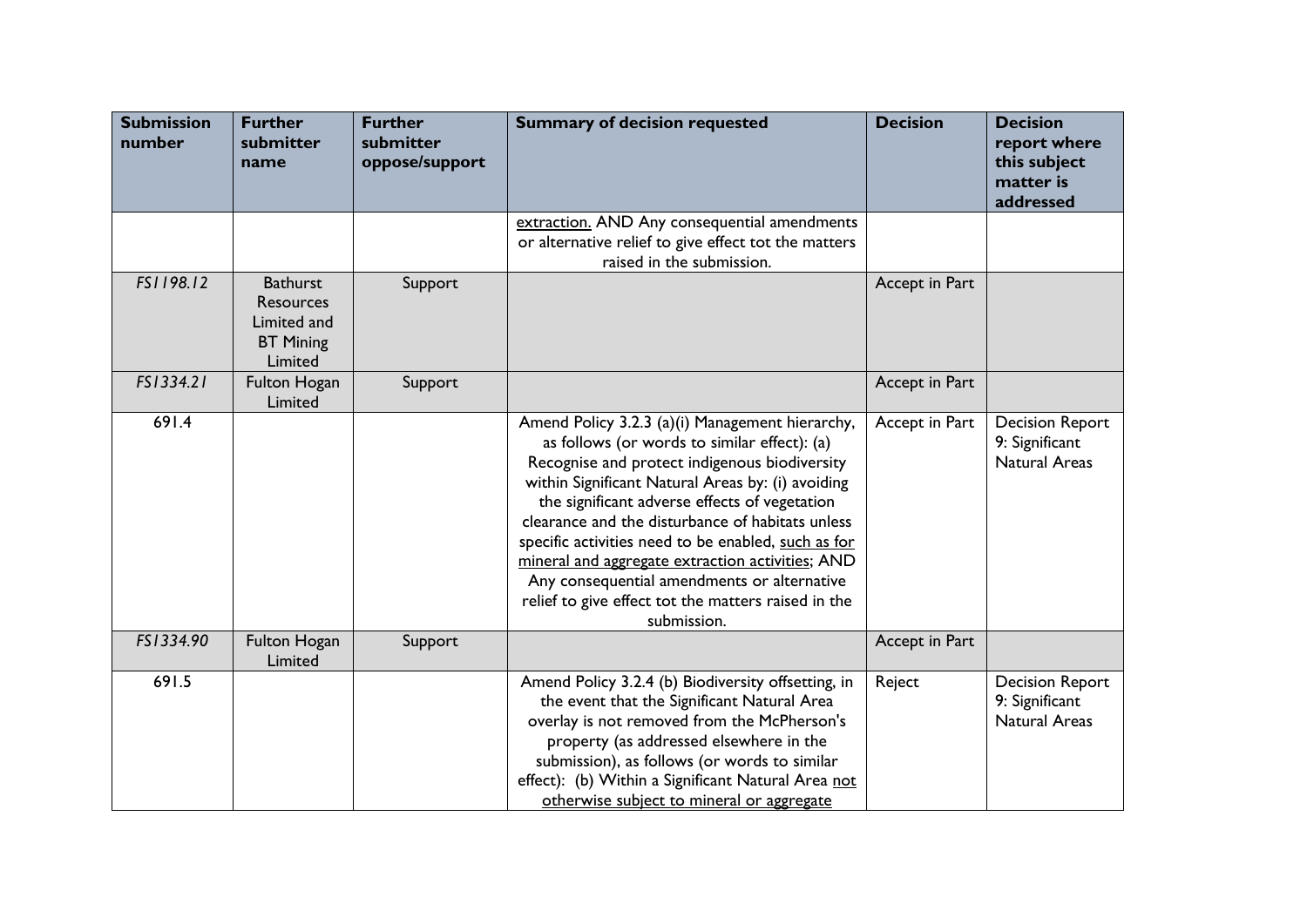| <b>Submission</b><br>number | <b>Further</b><br>submitter<br>name | <b>Further</b><br>submitter<br>oppose/support | <b>Summary of decision requested</b>                                                                                                                                                                                                                                                                                                                                                                                                                                                                                                                 | <b>Decision</b> | <b>Decision</b><br>report where<br>this subject<br>matter is<br>addressed |
|-----------------------------|-------------------------------------|-----------------------------------------------|------------------------------------------------------------------------------------------------------------------------------------------------------------------------------------------------------------------------------------------------------------------------------------------------------------------------------------------------------------------------------------------------------------------------------------------------------------------------------------------------------------------------------------------------------|-----------------|---------------------------------------------------------------------------|
|                             |                                     |                                               | extraction activities, a biodiversity offset will only<br>be considered appropriate where adverse effects<br>have been avoided, remedied or mitigated in<br>accordance with the hierarchy established in<br>Policy 3.2.3. AND Any consequential<br>amendments or alternative relief to address the<br>matters raised in the submission.                                                                                                                                                                                                              |                 |                                                                           |
| FS1334.29                   | Fulton Hogan<br>Limited             | Support                                       |                                                                                                                                                                                                                                                                                                                                                                                                                                                                                                                                                      | Reject          |                                                                           |
| 691.6                       |                                     |                                               | Amend 3.2.7 Policy (a)(v) Managing Significant<br>Natural Areas, as follows (or words to similar<br>effect): (v) Avoiding physical and legal<br>fragmentation where practicable. OR Amend<br>Policy 3.2.7 (a)(v) Managing Significant Natural<br>Areas, as follows if the Council does not want to<br>remove the words "physical" (or words to<br>similar effect): (v) Avoiding physical and legal<br>fragmentation where practicable. AND Any<br>consequential amendments or alternative relief<br>to address the matters raised in the submission. | Reject          | <b>Decision Report</b><br>9: Significant<br><b>Natural Areas</b>          |
| FS1334.32                   | <b>Fulton Hogan</b><br>Limited      | Support                                       |                                                                                                                                                                                                                                                                                                                                                                                                                                                                                                                                                      | Reject          |                                                                           |
| FS1377.197                  | <b>Havelock</b><br>Village Limited  | Support                                       |                                                                                                                                                                                                                                                                                                                                                                                                                                                                                                                                                      | Reject          |                                                                           |
| 691.7                       |                                     |                                               | Retain the intent of Policy 5.4.2 Access to<br>minerals and extractive industries, except for the<br>amendments sought below. AND Amend 5.4.2 -<br>Access to minerals and extractive and industries<br>as follows (or words to similar effect): (a) Enable<br>extractive industries provided that adverse                                                                                                                                                                                                                                            | Accept in Part  | <b>Decision Report</b><br>22: Rural Zone                                  |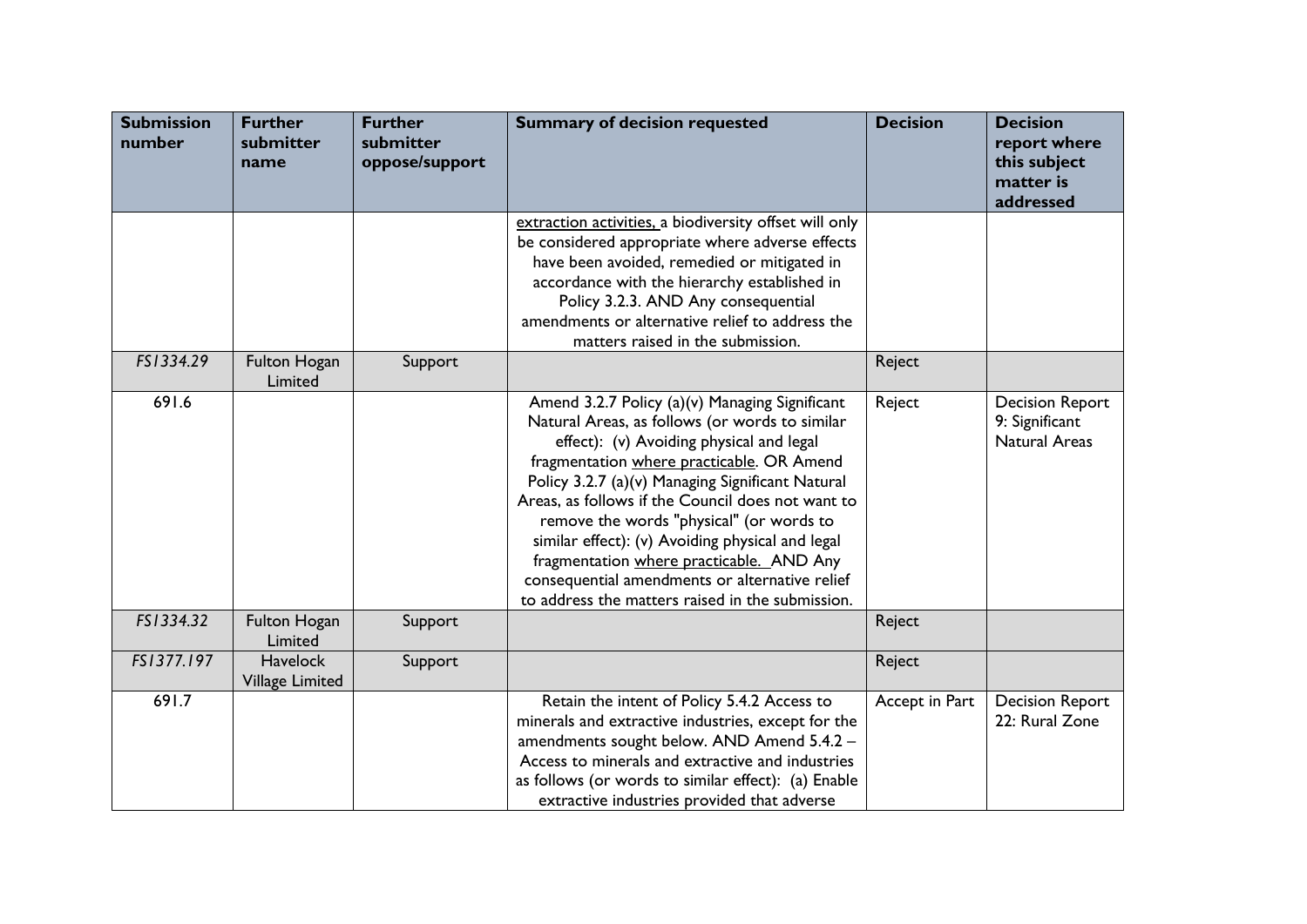| <b>Submission</b><br>number | <b>Further</b><br>submitter<br>name             | <b>Further</b><br>submitter<br>oppose/support | <b>Summary of decision requested</b>                                                                                                                                                                                                                                                                                                                                                                                                                                                                                                                                                                                                        | <b>Decision</b> | <b>Decision</b><br>report where<br>this subject<br>matter is<br>addressed |
|-----------------------------|-------------------------------------------------|-----------------------------------------------|---------------------------------------------------------------------------------------------------------------------------------------------------------------------------------------------------------------------------------------------------------------------------------------------------------------------------------------------------------------------------------------------------------------------------------------------------------------------------------------------------------------------------------------------------------------------------------------------------------------------------------------------|-----------------|---------------------------------------------------------------------------|
|                             |                                                 |                                               | effects are avoided, remedied or mitigated<br>insofar as it is reasonable and practicable while<br>still ensuring that the industry remains viable; (b)<br>Protect access to, and extraction of, mineral<br>resources by: (i) Identifying lawfully established<br>extractive industries in or outside of Aggregate<br>Extraction Areas and Coal Mining Areas on<br>planning maps; (ii) Identifying the site of a<br>potential extractive industry within or outside of<br>an Aggregate Resource Area on planning maps;<br>(c) AND Any consequential amendments or<br>alternative relief to address the matters raised in<br>the submission. |                 |                                                                           |
| FS1319.24                   | New Zealand<br><b>Steel Holdings</b><br>Limited | Support                                       |                                                                                                                                                                                                                                                                                                                                                                                                                                                                                                                                                                                                                                             | Accept in Part  |                                                                           |
| FS1334.61                   | Fulton Hogan<br>Limited                         | Support                                       |                                                                                                                                                                                                                                                                                                                                                                                                                                                                                                                                                                                                                                             | Accept in Part  |                                                                           |
| FS1377.198                  | <b>Havelock</b><br>Village Limited              | Support                                       |                                                                                                                                                                                                                                                                                                                                                                                                                                                                                                                                                                                                                                             | Accept in Part  |                                                                           |
| 691.8                       |                                                 |                                               | Amend Rule 22.2.3.1 P1 (a)(i) Earthworks -<br>General, as follows (or words to similar effect):<br>Ancillary rural and mineral/aggregate extraction<br>earthworks; AND Any consequential<br>amendments or alternative relief to address the<br>matters raised in the submission.                                                                                                                                                                                                                                                                                                                                                            | Reject          | <b>Decision Report</b><br>22: Rural Zone                                  |
| FS1319.25                   | New Zealand<br><b>Steel Holdings</b><br>Limited | Support                                       |                                                                                                                                                                                                                                                                                                                                                                                                                                                                                                                                                                                                                                             | Reject          |                                                                           |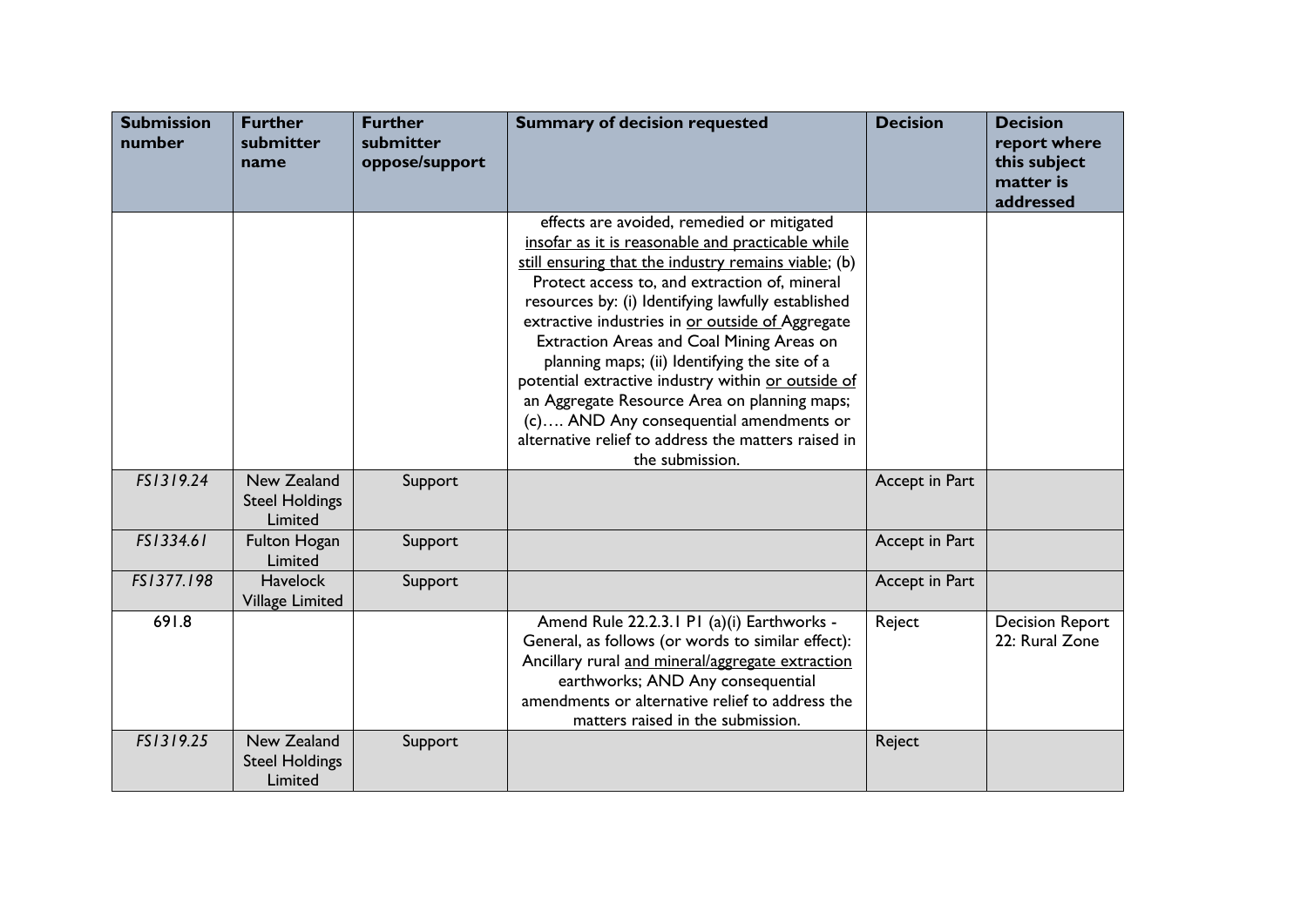| <b>Submission</b><br>number | <b>Further</b><br>submitter<br>name | <b>Further</b><br>submitter<br>oppose/support | <b>Summary of decision requested</b>                                                                                                                                                                                                                                                                                                                                                                                                                                                                                                                                                                                                                                                                                                                                                                                                                                                                                                                                                                                                                                                                                                                                                                                                                                                                              | <b>Decision</b> | <b>Decision</b><br>report where<br>this subject<br>matter is<br>addressed |
|-----------------------------|-------------------------------------|-----------------------------------------------|-------------------------------------------------------------------------------------------------------------------------------------------------------------------------------------------------------------------------------------------------------------------------------------------------------------------------------------------------------------------------------------------------------------------------------------------------------------------------------------------------------------------------------------------------------------------------------------------------------------------------------------------------------------------------------------------------------------------------------------------------------------------------------------------------------------------------------------------------------------------------------------------------------------------------------------------------------------------------------------------------------------------------------------------------------------------------------------------------------------------------------------------------------------------------------------------------------------------------------------------------------------------------------------------------------------------|-----------------|---------------------------------------------------------------------------|
| FS1334.77                   | Fulton Hogan<br>Limited             | Support                                       |                                                                                                                                                                                                                                                                                                                                                                                                                                                                                                                                                                                                                                                                                                                                                                                                                                                                                                                                                                                                                                                                                                                                                                                                                                                                                                                   | Reject          |                                                                           |
| 691.9                       |                                     |                                               | Add to the Planning Maps an 'Aggregate<br>Extraction Areas' overlay to be applied across<br>the entirety of the McPherson quarry site<br>including the following legal titles (see the maps<br>attached to the submission):<br><b>CT NA2D/412</b><br>(comprising Allot 22 PSH of Mangatawhiri, Allot<br>139 and 140 PSH of Mangatawhiri and Allot 161<br>and 163 PSH of Mangatawhiri).<br><b>CT NA2D/497</b><br>(comprising Allot 162 PSH of Mangatawhiri).<br>CT NA2D/961 (comprising Allot 164 PSH of<br>Mangatawhiri) AND Add to the Planning Maps<br>an 'Aggregate Extraction Areas' overlay to be<br>applied across the immediate neighbouring<br>property of the McPherson quarry site, which<br>have been earmarked for future expansions (as<br>per resource consent application LUC023/19)<br>being (see the maps attached to the submission):<br>CT NA577/25 (comprising Allotment 23<br>Settlement of Pokeno, Allotment 24 Settlement<br>of Pokeno, Allotment 130 Settlement of Pokeno,<br>Allotment 132 Settlement of Pokeno, Allotment<br>133 Settlement of Pokeno). CT NA423/102<br>(comprising of Allotment 159 Parish of<br>Mangatawhiri, Allotment 160 Parish of<br>Mangatawhiri). AND Any consequential<br>amendments or alternative relief to address the<br>matters raised in the submission. | Accept          | <b>Decision Report</b><br>22: Rural Zone                                  |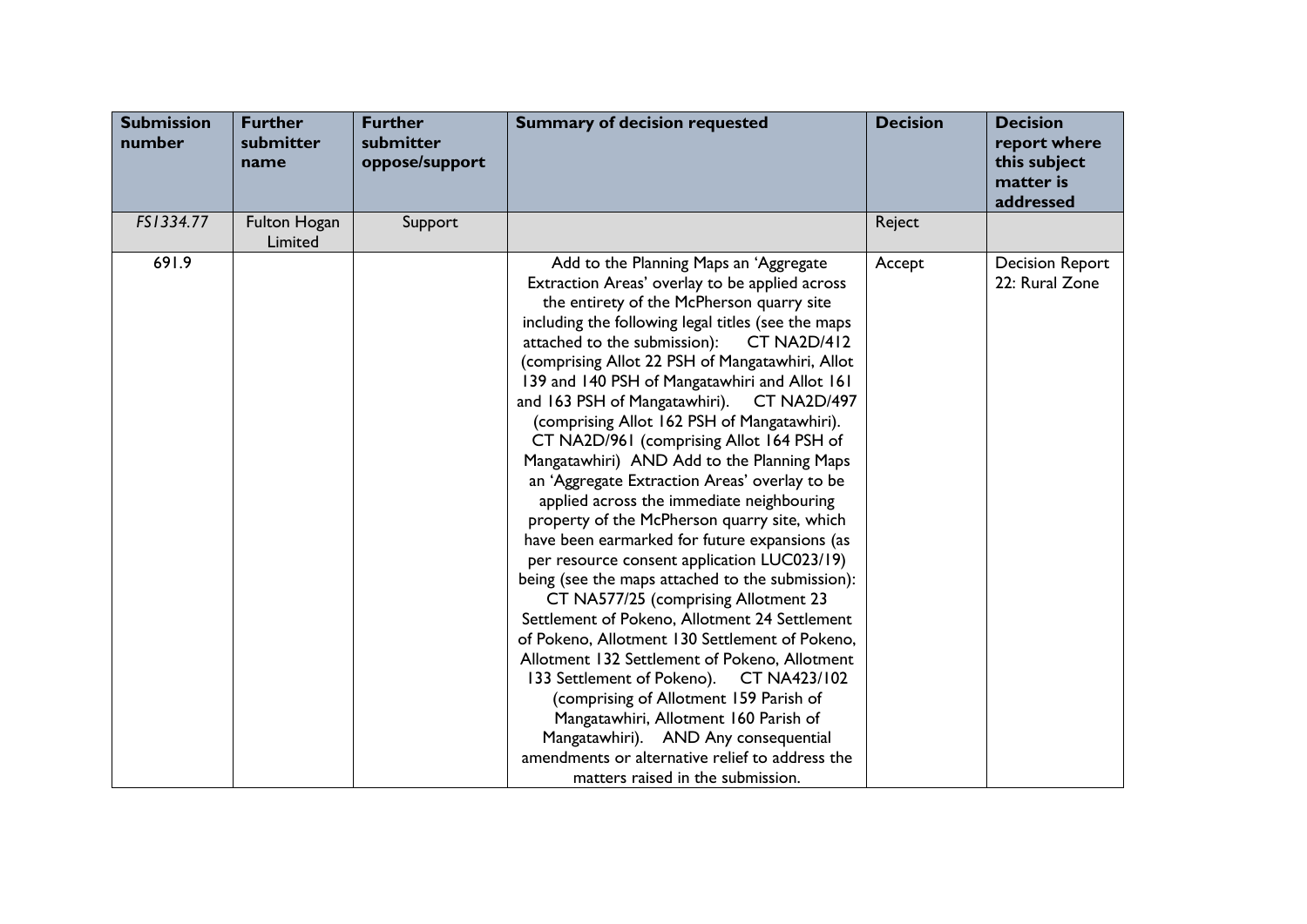| <b>Submission</b><br>number | <b>Further</b><br>submitter<br>name             | <b>Further</b><br>submitter<br>oppose/support | <b>Summary of decision requested</b>                                                                                                                                                                                                                                                                                                                                                                                                                                                                                                                                                            | <b>Decision</b> | <b>Decision</b><br>report where<br>this subject<br>matter is<br>addressed |
|-----------------------------|-------------------------------------------------|-----------------------------------------------|-------------------------------------------------------------------------------------------------------------------------------------------------------------------------------------------------------------------------------------------------------------------------------------------------------------------------------------------------------------------------------------------------------------------------------------------------------------------------------------------------------------------------------------------------------------------------------------------------|-----------------|---------------------------------------------------------------------------|
| 691.10                      |                                                 |                                               | Retain Policy 5.3.3 Industrial and commercial<br>activities, except for the amendments sought<br>below; AND Add clause (c) to Policy 5.3.3<br>Industrial and commercial activities, as follows<br>(or words to similar effect): (c) Allowing for<br>mineral and aggregate extraction activities insofar<br>as they are existing in the Rural Zone. This relief<br>is sought in the event that any part of the<br>submission from point 691.1 to 691.15 is not<br>Accepted by WDC; AND Any consequential<br>amendments or alternative relief to address the<br>matters raised in the submission. | Reject          | <b>Decision Report</b><br>22: Rural Zone                                  |
| FS1319.26                   | New Zealand<br><b>Steel Holdings</b><br>Limited | Support                                       |                                                                                                                                                                                                                                                                                                                                                                                                                                                                                                                                                                                                 | Reject          |                                                                           |
| FS1334.35                   | Fulton Hogan<br>Limited                         | Support                                       |                                                                                                                                                                                                                                                                                                                                                                                                                                                                                                                                                                                                 | Reject          |                                                                           |
| 691.11                      |                                                 |                                               | Retain Policy 5.3.7(a)(iii) Reverse sensitivity<br>effects, as notified. This relief is sought in the<br>event that any part of the submission from point<br>691.1 to 691.15 is not Accepted by WDC.                                                                                                                                                                                                                                                                                                                                                                                            | Accept in Part  | <b>Decision Report</b><br>22: Rural Zone                                  |
| FS1334.38                   | Fulton Hogan<br>Limited                         | Support                                       |                                                                                                                                                                                                                                                                                                                                                                                                                                                                                                                                                                                                 | Accept in Part  |                                                                           |
| 691.12                      |                                                 |                                               | Retain Policy 5.3.9 - Non-rural activities, as<br>notified. This relief is sought in the event that<br>any part of the submission from point 691.1 to<br>691.15 is not Accepted by WDC.                                                                                                                                                                                                                                                                                                                                                                                                         | Accept in Part  | <b>Decision Report</b><br>22: Rural Zone                                  |
| FS1334.44                   | Fulton Hogan<br>Limited                         | Support                                       |                                                                                                                                                                                                                                                                                                                                                                                                                                                                                                                                                                                                 | Accept in Part  |                                                                           |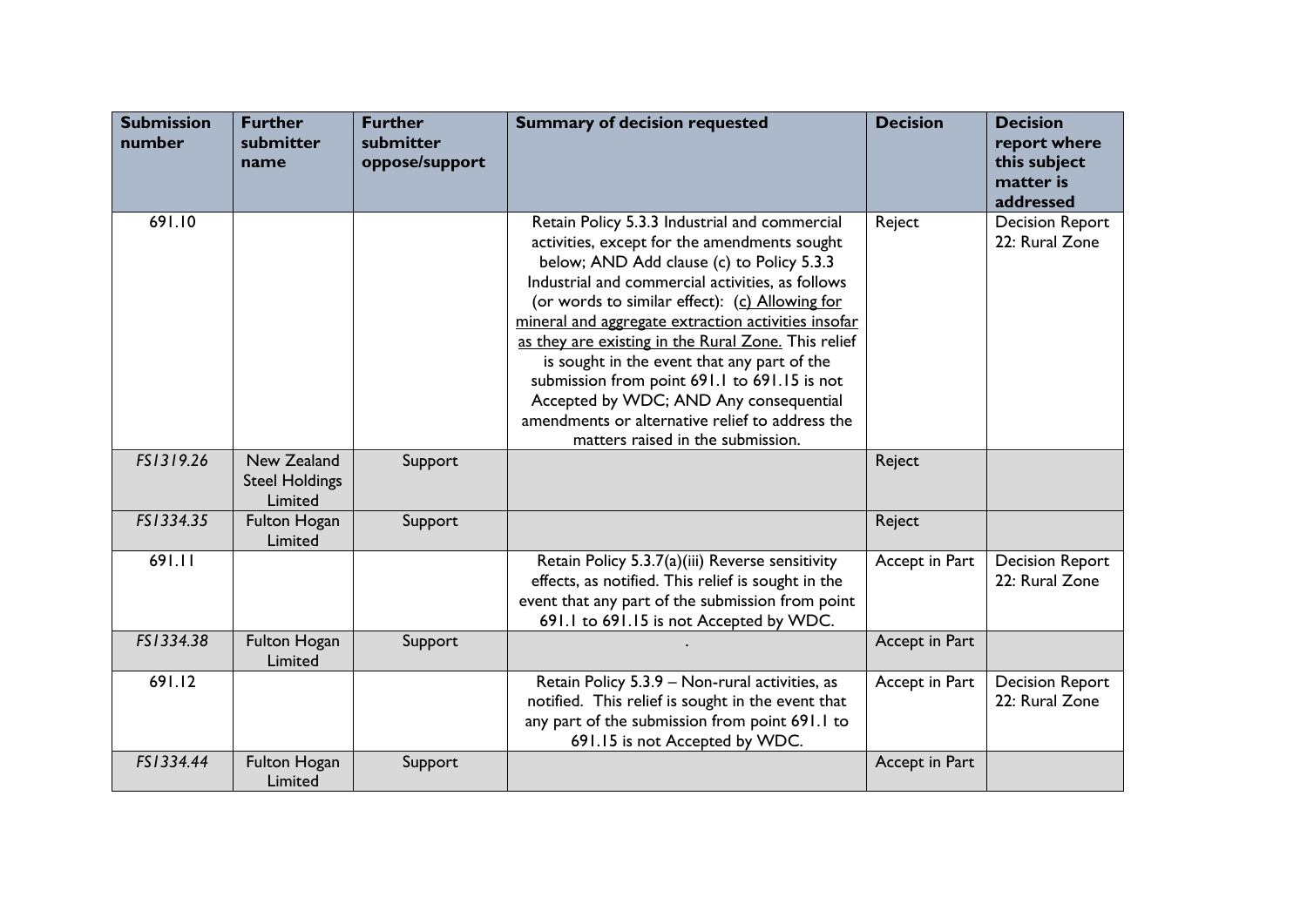| <b>Submission</b><br>number | <b>Further</b><br>submitter<br>name             | <b>Further</b><br>submitter<br>oppose/support | <b>Summary of decision requested</b>                                                                                                                                                                                                                                                                                                                                                                                                                                                                                                                                                                                                                              | <b>Decision</b> | <b>Decision</b><br>report where<br>this subject<br>matter is<br>addressed |
|-----------------------------|-------------------------------------------------|-----------------------------------------------|-------------------------------------------------------------------------------------------------------------------------------------------------------------------------------------------------------------------------------------------------------------------------------------------------------------------------------------------------------------------------------------------------------------------------------------------------------------------------------------------------------------------------------------------------------------------------------------------------------------------------------------------------------------------|-----------------|---------------------------------------------------------------------------|
| 691.13                      |                                                 |                                               | Amend Policy 5.3.13 (a) Waste management<br>activities, as follows (or words to similar effect):<br>(a) Provide for the rehabilitation of existing<br>quarry sites upon decommission, including land<br>and clean fill activities, where there is an<br>environmental gain. This relief is sought in the<br>event that any part of the submission from point<br>691.1 to 691.16 is not Accepted by WDC. AND<br>Any consequential amendments or additional<br>relief to address the matters raised in the<br>submission.                                                                                                                                           | Reject          | <b>Decision Report</b><br>22: Rural Zone                                  |
| FS1334.50                   | Fulton Hogan<br>Limited                         | Support                                       |                                                                                                                                                                                                                                                                                                                                                                                                                                                                                                                                                                                                                                                                   | Reject          |                                                                           |
| 691.14                      |                                                 |                                               | Retain the intent of Policy 5.3.15 Noise and<br>Vibration, except for the amendments sought<br>below; AND Amend Policy 5.3.15 (a)(iii) Noise<br>and vibration, as follows (or words to similar<br>effect): (a) Adverse effects of noise and vibration<br>are minimised by:  (iii) Maintaining appropriate<br>buffers between high noise environments and<br>noise sensitive activities insofar as that is<br>practicable; This relief is sought in the event<br>that any part of the submission from point 691.1<br>to 691.15 is not adopted by WDC. AND Any<br>consequential amendments or additional relief to<br>address the matters raised in the submission. | Accept in Part  | <b>Decision Report</b><br>22: Rural Zone                                  |
| FS1319.27                   | New Zealand<br><b>Steel Holdings</b><br>Limited | Support                                       |                                                                                                                                                                                                                                                                                                                                                                                                                                                                                                                                                                                                                                                                   | Accept in Part  |                                                                           |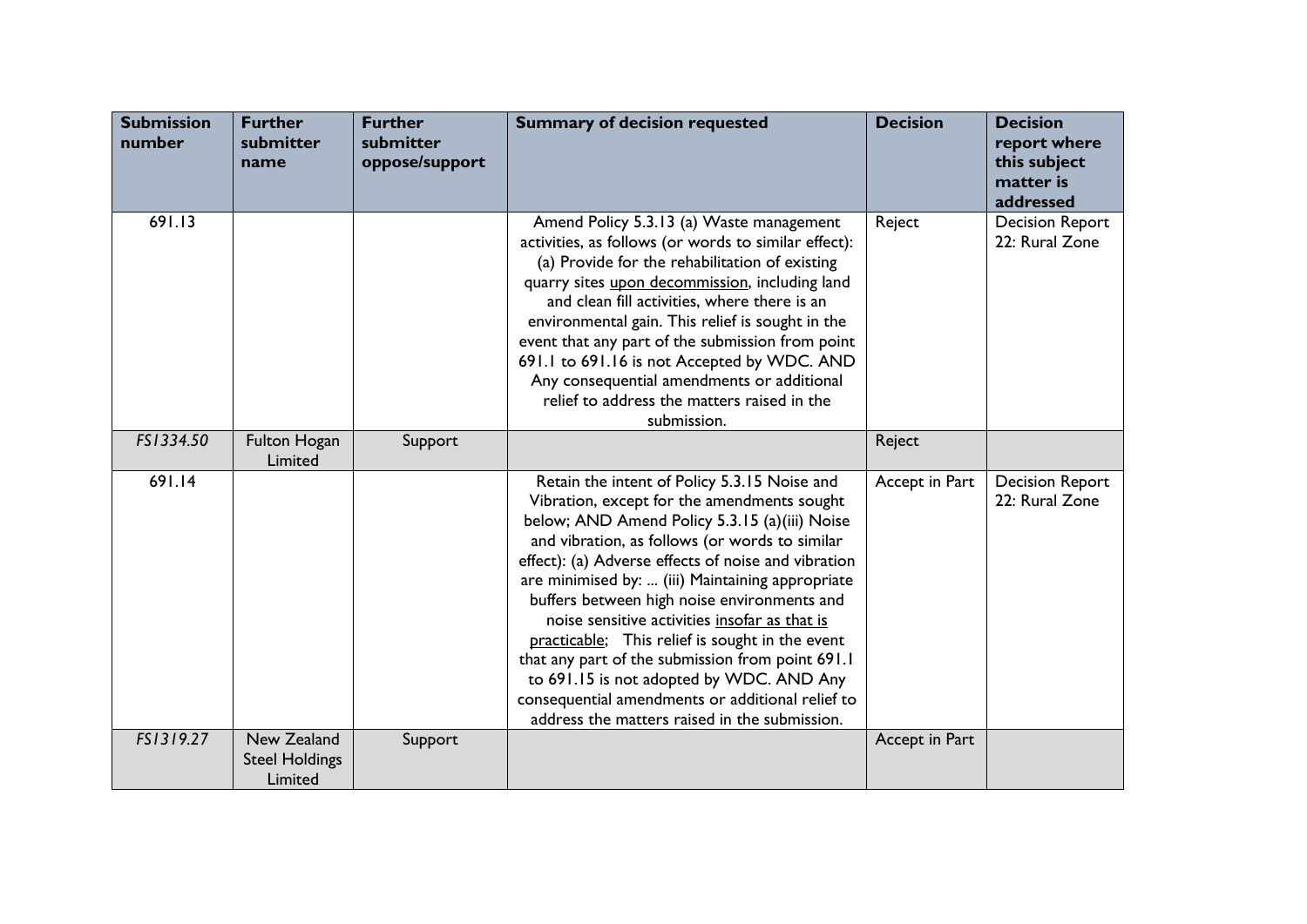| <b>Submission</b><br>number | <b>Further</b><br>submitter<br>name                                               | <b>Further</b><br>submitter<br>oppose/support | <b>Summary of decision requested</b>                                                                                                                                                                                                                                                                                                                                                                                                                                                                                                                                                                                                                                                                  | <b>Decision</b> | <b>Decision</b><br>report where<br>this subject<br>matter is<br>addressed |
|-----------------------------|-----------------------------------------------------------------------------------|-----------------------------------------------|-------------------------------------------------------------------------------------------------------------------------------------------------------------------------------------------------------------------------------------------------------------------------------------------------------------------------------------------------------------------------------------------------------------------------------------------------------------------------------------------------------------------------------------------------------------------------------------------------------------------------------------------------------------------------------------------------------|-----------------|---------------------------------------------------------------------------|
| FS1334.54                   | Fulton Hogan<br>Limited                                                           | Support                                       |                                                                                                                                                                                                                                                                                                                                                                                                                                                                                                                                                                                                                                                                                                       | Accept in Part  |                                                                           |
| 691.15                      |                                                                                   |                                               | Amend Rule 22.1.3 RD1 (a) Restricted<br>Discretionary Activities, as follows (or words to<br>similar effect): (a) Intensive farming and mineral<br>or aggregate extractive industries that meet all of<br>the following conditions: (i) Land Use - Effects in<br>Rule 22.2; [subject to proposed amendments] (ii)<br>Land Use - Building ion Rule 22.3; [subject to<br>proposed amendments] (iii)  AND Delete Rule<br>22.1.5 D8 Discretionary Activities. This relief is<br>sought in the event that any part of the<br>submission from point 691.1 to 691.15 is not<br>Accepted by WDC. AND Any consequential<br>amendments or additional relief to address the<br>matters raised in the submission. | Accept in Part  | <b>Decision Report</b><br>22: Rural Zone                                  |
| FS1198.45                   | <b>Bathurst</b><br><b>Resources</b><br>Limited and<br><b>BT</b> Mining<br>Limited | Support                                       |                                                                                                                                                                                                                                                                                                                                                                                                                                                                                                                                                                                                                                                                                                       | Accept in Part  |                                                                           |
| 691.16                      |                                                                                   |                                               | Delete the Significant Natural Areas from the<br>Planning Maps for the following titles:<br>CT.<br>NA2D/412 (comprising Allot 22 PSH of<br>Mangatawhiri, Allot 139 and 140 PSH of<br>Mangatawhiri, Allot 161 and 163 PSH of<br>Mangatawhiri)<br>CT NA2D/497 (comprising<br>CT NA2D/961 (Allot 164<br>Allot 162 PSH)<br>PSH) AND Any consequential amendments or                                                                                                                                                                                                                                                                                                                                       | Accept in part  | <b>Decision Report</b><br>9: Significant<br><b>Natural Areas</b>          |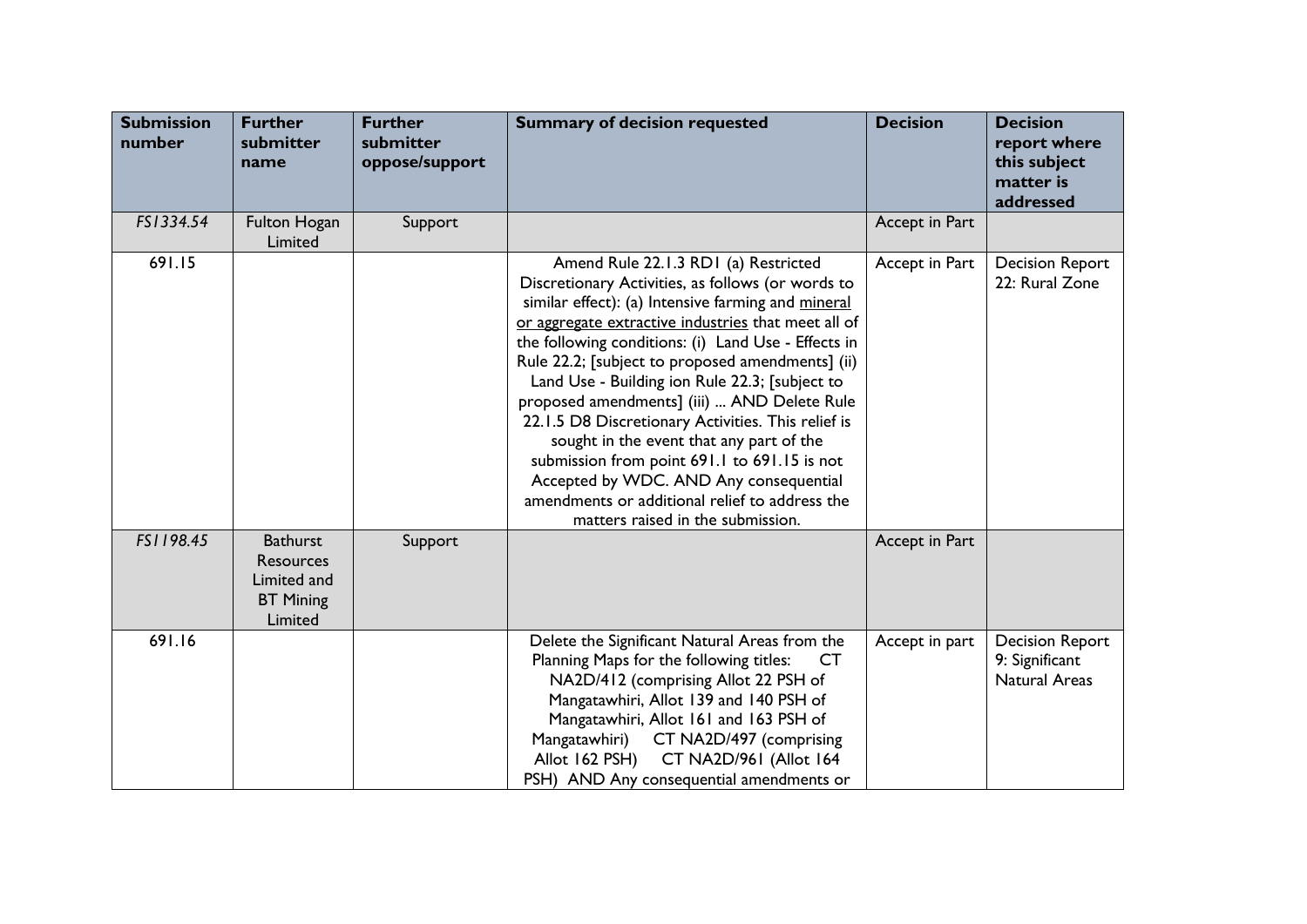| <b>Submission</b><br>number | <b>Further</b><br>submitter<br>name | <b>Further</b><br>submitter<br>oppose/support | <b>Summary of decision requested</b>                                                                                                                                                                                                                                                                                                                                                                                                                                                                     | <b>Decision</b> | <b>Decision</b><br>report where<br>this subject<br>matter is<br>addressed |
|-----------------------------|-------------------------------------|-----------------------------------------------|----------------------------------------------------------------------------------------------------------------------------------------------------------------------------------------------------------------------------------------------------------------------------------------------------------------------------------------------------------------------------------------------------------------------------------------------------------------------------------------------------------|-----------------|---------------------------------------------------------------------------|
|                             |                                     |                                               | alternative relief to address the matters raised in<br>the submission.                                                                                                                                                                                                                                                                                                                                                                                                                                   |                 |                                                                           |
| FS1007.16                   | Phillip John<br>Swann               | Support                                       |                                                                                                                                                                                                                                                                                                                                                                                                                                                                                                          | Accept in part  |                                                                           |
| FS1293.128                  | Department of<br>Conservation       | Oppose                                        |                                                                                                                                                                                                                                                                                                                                                                                                                                                                                                          | Accept in part  |                                                                           |
| 691.17                      |                                     |                                               | Retain the Proposed District Plan subject to the<br>decision sought in the submission                                                                                                                                                                                                                                                                                                                                                                                                                    | Accept in part  | various decision<br>reports                                               |
| 691.18                      |                                     |                                               | Amend the Planning Maps to apply the overlay<br>relating to "Aggregate Extraction Areas" to all<br>existing quarry operations in the District to<br>ensure consistency, including the McPherson<br>Quarry.                                                                                                                                                                                                                                                                                               | Accept          | <b>Decision Report</b><br>22: Rural Zone                                  |
| FS1334.88                   | Fulton Hogan<br>Limited             | Support                                       |                                                                                                                                                                                                                                                                                                                                                                                                                                                                                                          | Accept          |                                                                           |
| 691.19                      |                                     |                                               | Add provisions dedicated to "mineral and<br>aggregate extraction activities" to the Proposed<br>District Plan, which include specific rules in<br>respect of the minerals and aggregate extraction<br>industry in the Waikato District so as to ensure<br>that this industry is appropriately safeguarded<br>and the Regional Policy Statement is adhered to.<br>OR Amend the provisions of the Rural Zone so<br>as to provide sufficient protection for mineral<br>and aggregate extraction activities. | Reject          | <b>Decision Report</b><br>32:<br>Miscellaneous<br><b>Matters</b>          |
| 691.20                      |                                     |                                               | Amend Rule 22.3.7.2 PI (a) Building setback<br>sensitive land use as follows (or words to similar                                                                                                                                                                                                                                                                                                                                                                                                        | Accept in Part  | <b>Decision Report</b><br>22: Rural Zone                                  |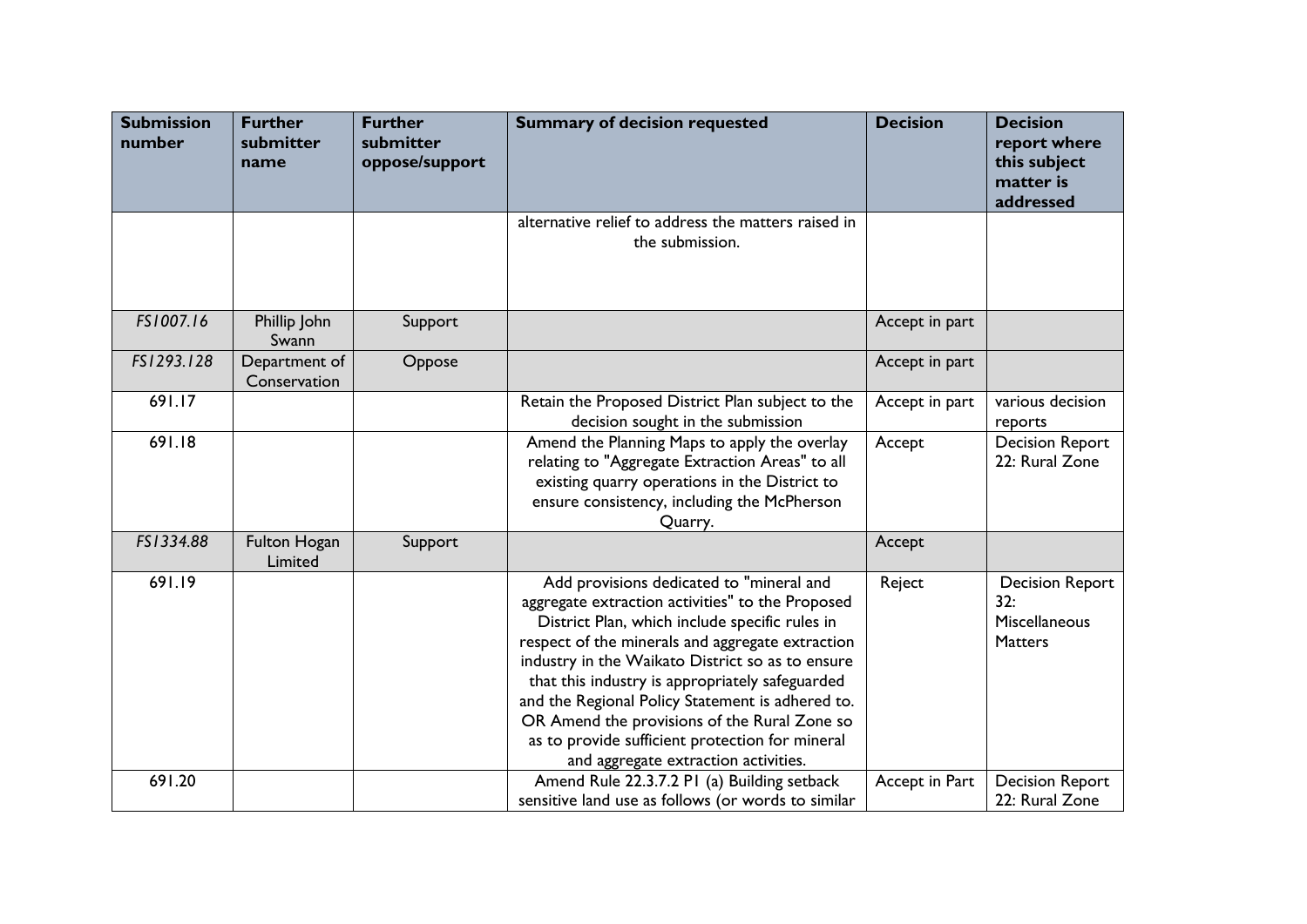| <b>Submission</b><br>number | <b>Further</b><br>submitter<br>name | <b>Further</b><br>submitter<br>oppose/support | <b>Summary of decision requested</b>                                                                                                                                                                                                                                                                                                                                                                                                                                                                                                                                                                                                                                                                                                                                                                                               | <b>Decision</b> | <b>Decision</b><br>report where<br>this subject<br>matter is<br>addressed |
|-----------------------------|-------------------------------------|-----------------------------------------------|------------------------------------------------------------------------------------------------------------------------------------------------------------------------------------------------------------------------------------------------------------------------------------------------------------------------------------------------------------------------------------------------------------------------------------------------------------------------------------------------------------------------------------------------------------------------------------------------------------------------------------------------------------------------------------------------------------------------------------------------------------------------------------------------------------------------------------|-----------------|---------------------------------------------------------------------------|
|                             |                                     |                                               | effect): (a) Any building for a sensitive land use<br>must be set back a minimum of:  (iv) 200m from<br>an Aggregate Extraction Area, mineral or<br>aggregate extraction activities containing a sand<br>resource; (v) 500m from an Aggregate Extraction<br>Area, mineral or aggregate extraction activities<br>containing a rock resource; AND Any<br>consequential amendments or alternative relief<br>to address the matters raised in the submission.                                                                                                                                                                                                                                                                                                                                                                          |                 |                                                                           |
| FS1334.82                   | Fulton Hogan<br>Limited             | Support                                       |                                                                                                                                                                                                                                                                                                                                                                                                                                                                                                                                                                                                                                                                                                                                                                                                                                    | Accept in Part  |                                                                           |
| 691.21                      |                                     |                                               | Add a new rule Rule 22.2.1.4 Noise - Mineral and<br>Aggregate Extraction as follows (or words to<br>similar effect): 22.2.1.4 NOISE - MINERAL AND<br><b>AGGREGATE EXTRACTION Any noise</b><br>created by mineral or aggregate extraction<br>activities is permitted provided that if measured<br>at the notional boundary of any dwelling, which<br>existed at [insert date of plan becoming<br>operative], does not exceed: a) 55dBA (LI0)<br><u>7am to 7pm Monday to Friday; b) 55dBA</u><br>L10) 7am to 6pm Saturday; c) 50dBA (L10)<br>7pm to 10pm Monday to Friday; d) 50dBA<br>L10) 7am to 6pm Sundays and Public Holidays e)<br>45dBA (LI0) and 70dBA (Lmax) at all other<br>times including Public Holidays. AND Any<br>consequential amendments or alternative relief<br>to address the matters raised in the submission. | Reject          | <b>Decision Report</b><br>22: Rural Zone                                  |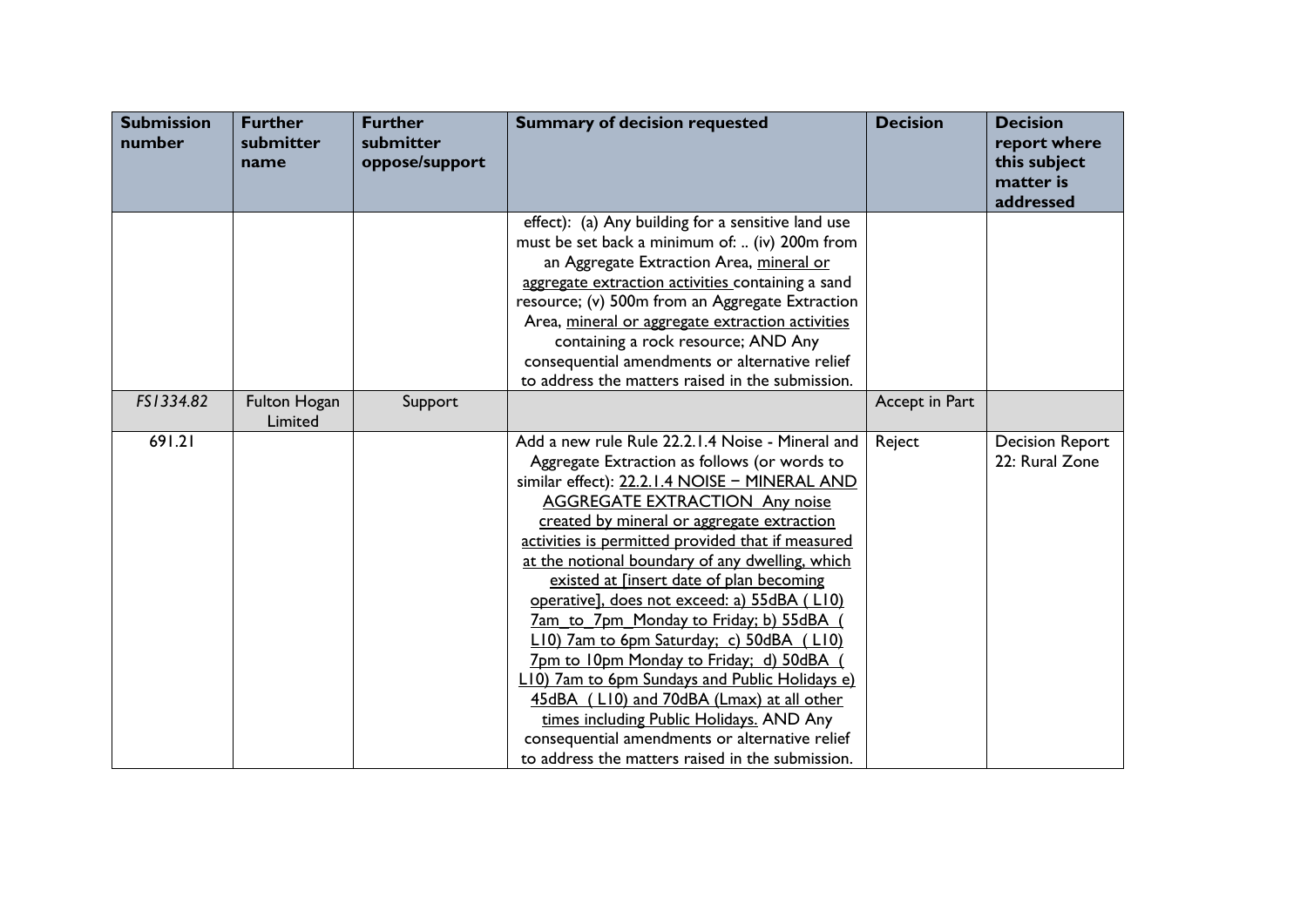| <b>Submission</b><br>number | <b>Further</b><br>submitter<br>name             | <b>Further</b><br>submitter<br>oppose/support | <b>Summary of decision requested</b>                                                                                                                                                                                                                                                                                                                                                                                                                                                                                                                                                                                                                                                                                                                                                                                                                                                                                                                                                                                                                                                                                                                                                                                                                                 | <b>Decision</b> | <b>Decision</b><br>report where<br>this subject<br>matter is<br>addressed |
|-----------------------------|-------------------------------------------------|-----------------------------------------------|----------------------------------------------------------------------------------------------------------------------------------------------------------------------------------------------------------------------------------------------------------------------------------------------------------------------------------------------------------------------------------------------------------------------------------------------------------------------------------------------------------------------------------------------------------------------------------------------------------------------------------------------------------------------------------------------------------------------------------------------------------------------------------------------------------------------------------------------------------------------------------------------------------------------------------------------------------------------------------------------------------------------------------------------------------------------------------------------------------------------------------------------------------------------------------------------------------------------------------------------------------------------|-----------------|---------------------------------------------------------------------------|
| FS1319.28                   | New Zealand<br><b>Steel Holdings</b><br>Limited | Support                                       |                                                                                                                                                                                                                                                                                                                                                                                                                                                                                                                                                                                                                                                                                                                                                                                                                                                                                                                                                                                                                                                                                                                                                                                                                                                                      | Reject          |                                                                           |
| FS1334.74                   | <b>Fulton Hogan</b><br>Limited                  | Support                                       |                                                                                                                                                                                                                                                                                                                                                                                                                                                                                                                                                                                                                                                                                                                                                                                                                                                                                                                                                                                                                                                                                                                                                                                                                                                                      | Reject          |                                                                           |
| 691.22                      |                                                 |                                               | Add a vibration and blasting rule associated with<br>mineral and aggregate extraction activities, as<br>follows (or words to similar effect): VIBRATION<br>AND BLASTING - MINERAL AND<br><b>AGGREGATE EXTRACTION ACTIVITIES a)</b><br>The measurement of blast noise (air blast) and<br>ground vibration from blasting shall be carried<br>out in accordance with best practice standards.<br>b) The noise created by the use of explosives<br>measured at a notional boundary of 20 metres<br>from occupied dwellings shall not exceed a peak<br>overall sound pressure of 128 dB c) Blasting shall<br>be confined to two occasions per day except<br>where necessary for safety reasons. d) Where<br>blasting is irregular and the occupiers of<br>neighbouring sites could be alarmed, they shall<br>be advised of pending blasts, at least one hour<br>before any such blast. e) When blasting, the limit<br>of particle velocity (peak particle velocity)<br>measured on any foundation of an adjacent<br>occupied building not connected with the site, or<br>suitable location adjacent to the building, shall<br>not exceed 25mm/second for commercial<br>buildings or 10mm/second for dwellings and<br>buildings of similar design. f) Every blast shall be | Reject          | <b>Decision Report</b><br>22: Rural Zone                                  |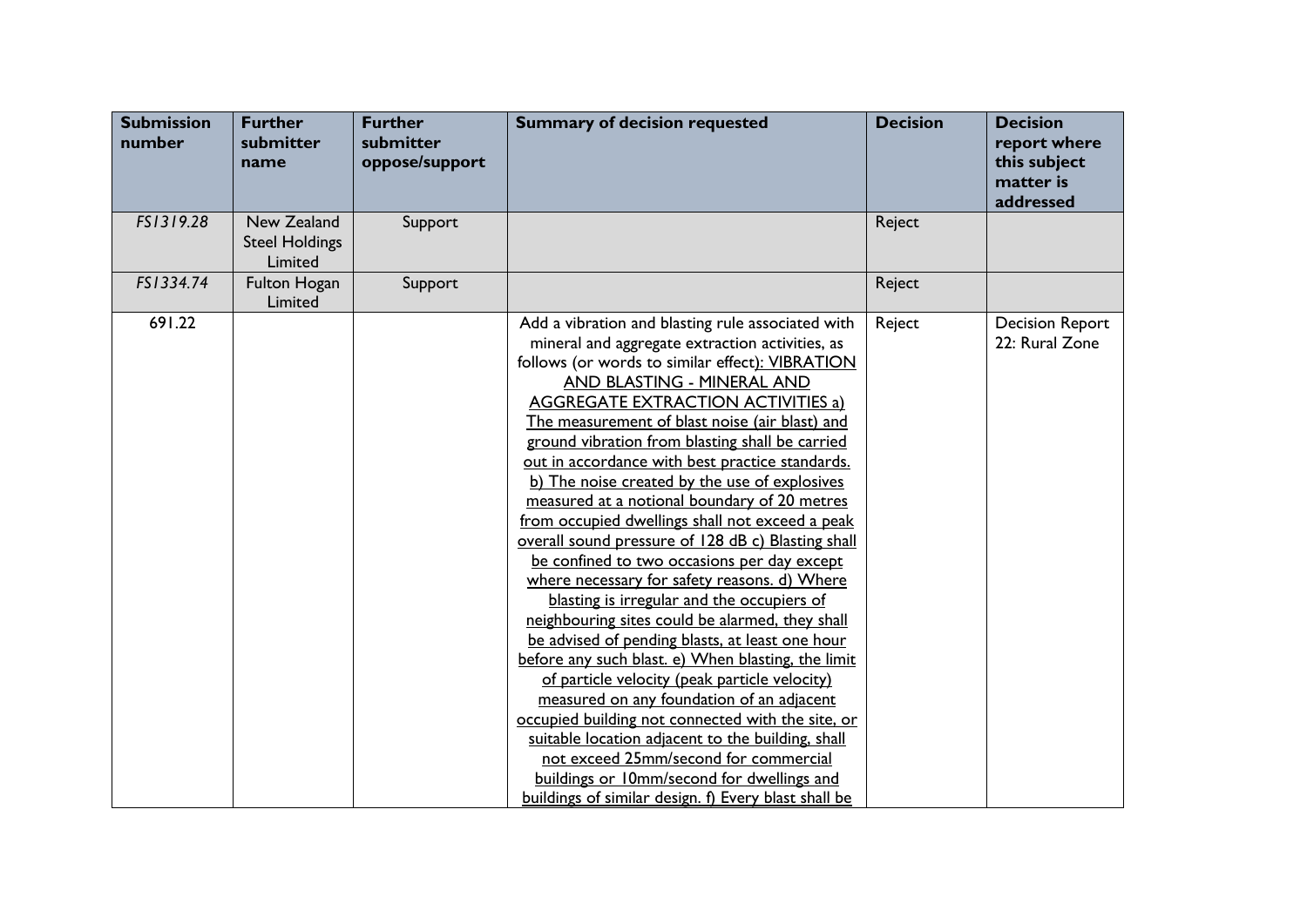| <b>Submission</b><br>number | <b>Further</b><br>submitter<br>name          | <b>Further</b><br>submitter<br>oppose/support | <b>Summary of decision requested</b>                                                                                                                                                                                                                                                                                                                                                                                                                                                                                                                               | <b>Decision</b> | <b>Decision</b><br>report where<br>this subject<br>matter is<br>addressed |
|-----------------------------|----------------------------------------------|-----------------------------------------------|--------------------------------------------------------------------------------------------------------------------------------------------------------------------------------------------------------------------------------------------------------------------------------------------------------------------------------------------------------------------------------------------------------------------------------------------------------------------------------------------------------------------------------------------------------------------|-----------------|---------------------------------------------------------------------------|
|                             |                                              |                                               | recorded with particular attention to details of<br>charge weight and delay practice. Monitoring<br>using reliable and appropriate methods<br>representative of all blasts, at varying distances<br>and various sites of different sensitivity shall be<br>carried out to ensure that clauses ii and vi above<br>are complied with. Blast records and monitoring<br>results shall be made available to the Council on<br>request. AND Any consequential amendments<br>or alternative relief to address the matters raised<br>in the submission.                    |                 |                                                                           |
| FS1334.75                   | <b>Fulton Hogan</b><br>Limited               | Support                                       |                                                                                                                                                                                                                                                                                                                                                                                                                                                                                                                                                                    | Reject          |                                                                           |
| 691.23                      |                                              |                                               | Add an air emission rule for mineral and<br>aggregate extraction activities as follows (or<br>words to similar effect): AIR EMISSIONS -<br>MINERAL AND AGGREGATE EXTRACTION<br><b>ACTIVITIES Subject to any resource consent</b><br>which may have been obtained, dust or any<br>other airborne contaminant shall not be<br>discharged at a level that is likely to cause a<br>nuisance or affect the amenity values of any<br>property in the area. AND Any consequential<br>amendments or alternative relief to address the<br>matters raised in the submission. | Reject          | <b>Decision Report</b><br>22: Rural Zone                                  |
| FS1146.1                    | Gleeson<br>Quarries<br><b>Huntly Limited</b> | Support                                       |                                                                                                                                                                                                                                                                                                                                                                                                                                                                                                                                                                    | Reject          |                                                                           |